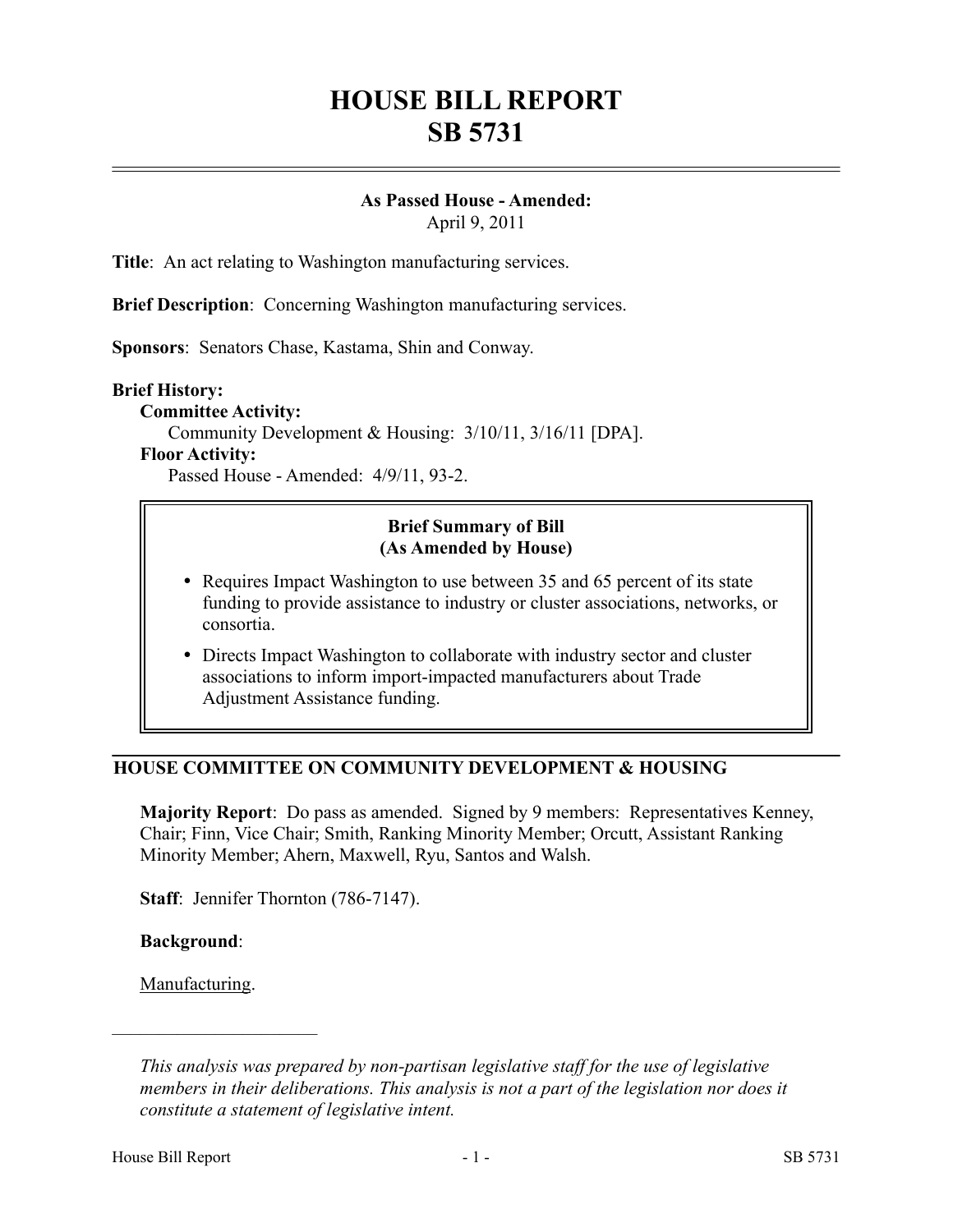Manufacturing is a major employer in Washington, employing 266,483 residents and accounting for 9.5 percent of all employment in the state between July 1, 2009 and June 30, 2010, the most recent four quarters for which data are available. During the same time period, the average annual wage in manufacturing was \$64,063 compared to a statewide annual wage of \$47,670. Over the last seven years, the number of manufacturing jobs in Washington declined by more than 23,000.

#### Impact Washington.

Substitute House Bill 2726 of 2006 created Washington Manufacturing Services in statute. In 2010 Washington Manufacturing Services changed its name to Impact Washington. It is a nonprofit corporation whose mission is to strengthen manufacturing in Washington. By offering consulting services, training programs, educational and industry events and resources, Impact Washington focuses on helping manufacturers grow, increase profits, and develop staff in order to thrive and be globally competitive. Impact Washington is an affiliate of the Manufacturing Extension Partnership (MEP) program of the United States Department of Commerce's National Institute of Standards and Technology (NIST).

Impact Washington receives approximately \$2 million per year in funding from the federal government, and approximately \$200,000 annually from the state. Budget reductions decreased state funding to \$178,164 for fiscal year 2010 and to \$145,246 for fiscal year 2011. The remainder of Impact Washington's \$4 million annual budget comes from charging fees for services.

The NIST annually commissions an independent survey of MEP clients. The 2010 survey found the following results for Impact Washington's clients: increased sales of \$47,806,779; 150 jobs created; 410 jobs retained; decreased costs of \$12,127,512; and increased capital spending of \$18,576,608.

## Trade Adjustment Assistance for Firms.

Trade Adjustment Assistance for Firms (TAAF) is a federal program that provides financial assistance to manufacturers affected by import competition. Sponsored by the United States Economic Development Administration (EDA), this cost-sharing federal assistance program helps pay for projects that improve manufacturers' competitiveness.

The TAAF offers import-impacted United States manufacturing companies 50/50 cost sharing of projects aimed at improving their competitive position. Specifically, these matching funds are applied toward the cost of consultants, engineers, designers, or industry experts for improvement projects in areas such as market development, manufacturing, engineering, information technology, quality, financial management, and general management. The TAAF pays for half of the cost of services for projects up to \$150,000, with a maximum TAAF share of \$75,000.

Firms work with one of 11 Trade Adjustment Assistance Centers (TAACs) that coordinate TAAF benefits. The TAACs are regional nonprofit organizations funded by the EDA. At no cost to the firm, the TAAC staff will provide technical assistance, determine if the firm meets the criteria for the program, and submit an application to the EDA on the firm's behalf.